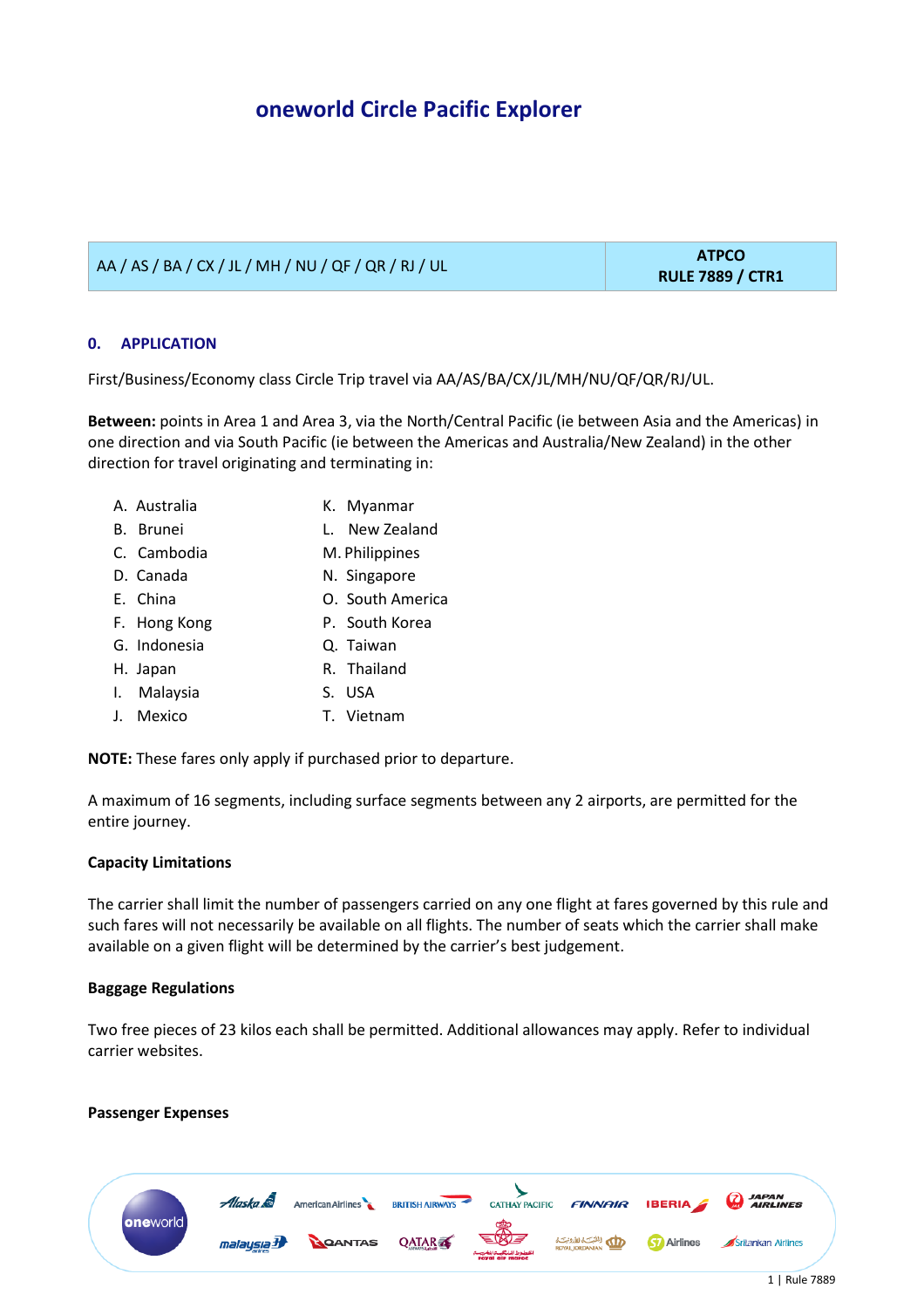Not permitted.

**Fares**

Refer GDS.

## **4. FLIGHT APPLICATION / ROUTINGS**

The total journey must:

A. not exceed a MPM of:

| <b>Fare basis</b>            |       |
|------------------------------|-------|
| ACIR22/DCIR22/LCIR22         | 22000 |
| ACIR26/DCIR26/LCIR26         | 26000 |
| ACIR29SA /DCIR29SA /LCIR29SA | 29000 |

**NOTE:** Surcharge tables are not permitted.

B. not exceed a total of 16 segments, including surface segments between any 2 airports.

- (a) Travel must be on the services of AA/AS/BA/CX/JL/MH/NU/QF/QR/RJ/UL and their affiliates only.
- (b) For –CIR22 and –CIR26 Fares

Travel must be via the North/Central Pacific in one direction and the South West Pacific in the other direction or vice versa. Only one North/Central Pacific crossing and one South West Pacific crossing is permitted. Travel originating in or including South America is not permitted.

For –CIR29SA Fares

Travel must Originate in or include South America. Travel must be via the North/Central Pacific in one direction and via Chile to/from the South West Pacific using the services of QF in the other direction.

- (c) Only one Intercontinental departure and one intercontinental arrival permitted in each continent. Continents are defined as Asia, North America, South America, Southwest Pacific. No more than 4 international transfers from the one country permitted
- (d) Travel via the Caribbean, Bermuda and Central America is not permitted on any fare.
- (e) Travel on any AA/AS/BA/CX/JL/MH/NU/QF/QR/RJ/UL codeshare service operated by AA/AS/BA/CX/JL/MH/NU/QF/QR/RJ/UL is permitted.

Other codeshare services not permitted with the exception of QF Codeshare services operated by Jetstar (JQ).

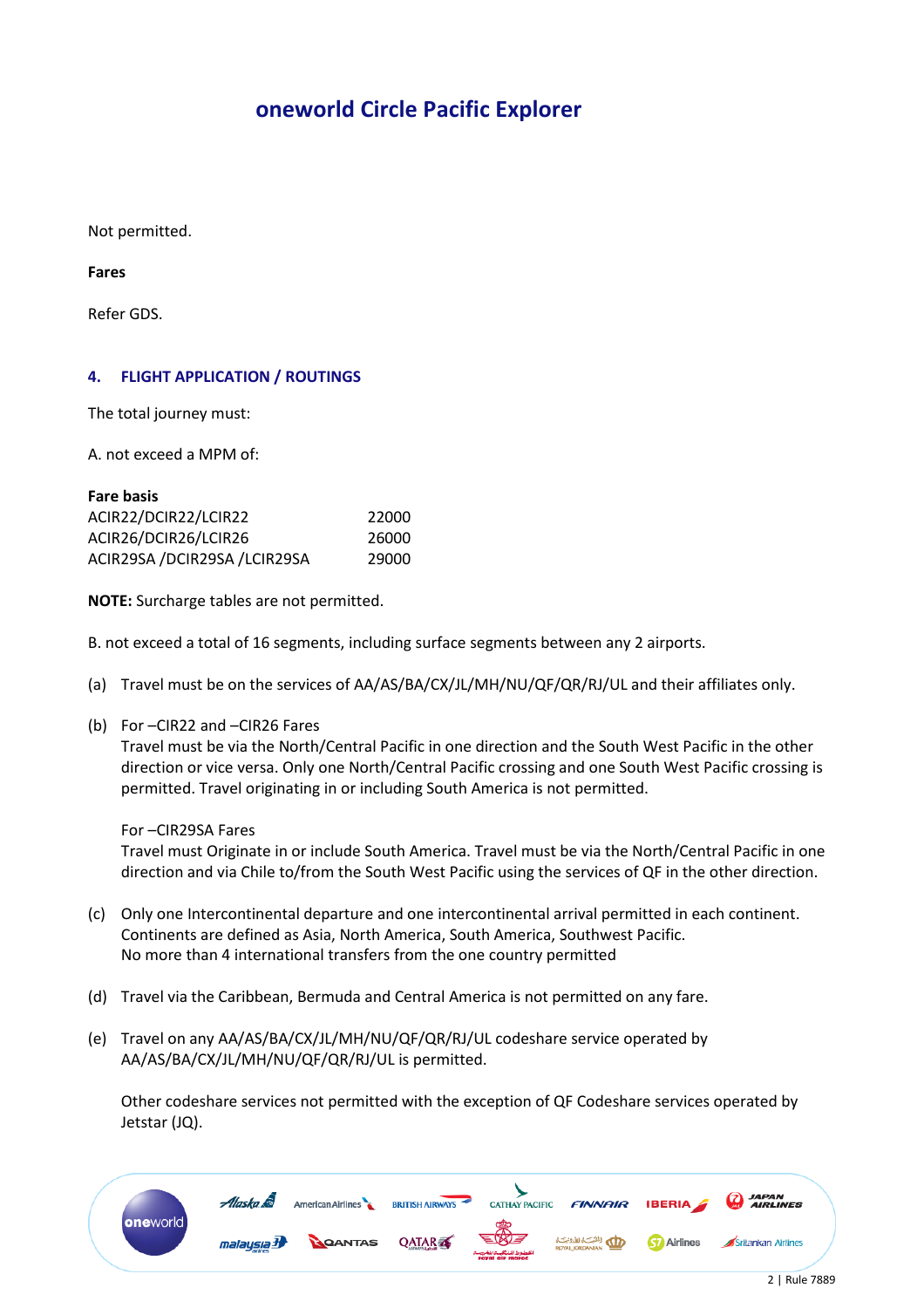"QF operated services within USA (eg LAX-JFK vv) not permitted unless booked in conjunction with a QF operated and marketed online connection or stopover flight at LAX"

Additionally, travel permitted on the following affiliated airlines:

| <b>ALASKA AIRLINES</b>   | Horizon Air, Skywest Airlines                                                                                                 |
|--------------------------|-------------------------------------------------------------------------------------------------------------------------------|
| <b>AMERICAN AIRLINES</b> | American Eagle (Operated by Envoy Air, Mesa Airlines, Piedmont<br>Airlines, PSA Airlines, Republic Airways, Skywest Airlines) |
| <b>JAPAN AIRLINES</b>    | J-Air, Hokkaido Air System / Japan Air Commuter                                                                               |
| <b>QANTAS</b>            | Qantaslink operated by Airlink, Eastern Australia, National Jet<br>Systems, Network Aviation, Sunstate Airlines / Jetconnect  |

- (f) Travel may originate at any point for which fares are published and must terminate at the same point, except that origin-destination surface segments are permitted as follows:
	- a. within county of origin
	- b. between USA and Canada

NOTE: Mileage for origin-destination surface will be included in the total mileage

- (g) Travel may not be via the point of origin.
- (h) Travel is not permitted via any country in the South Asian subcontinent.
- (i) Surface travel and use of other carriers between intermediate points along the circle which are not operated by AA/AS/BA/CX/JL/MH/NU/QF/QR/RJ/UL is permitted at the passenger's expense and must be ticketed separately.

## **5. RESERVATIONS AND TICKETING**

Unless otherwise specified

## (a) **Reservations and Ticketing**

Reservations for the first international flight and all preceding flights must be made prior to departure. Subsequent segments may be open-dated.

### **EXCEPTION:**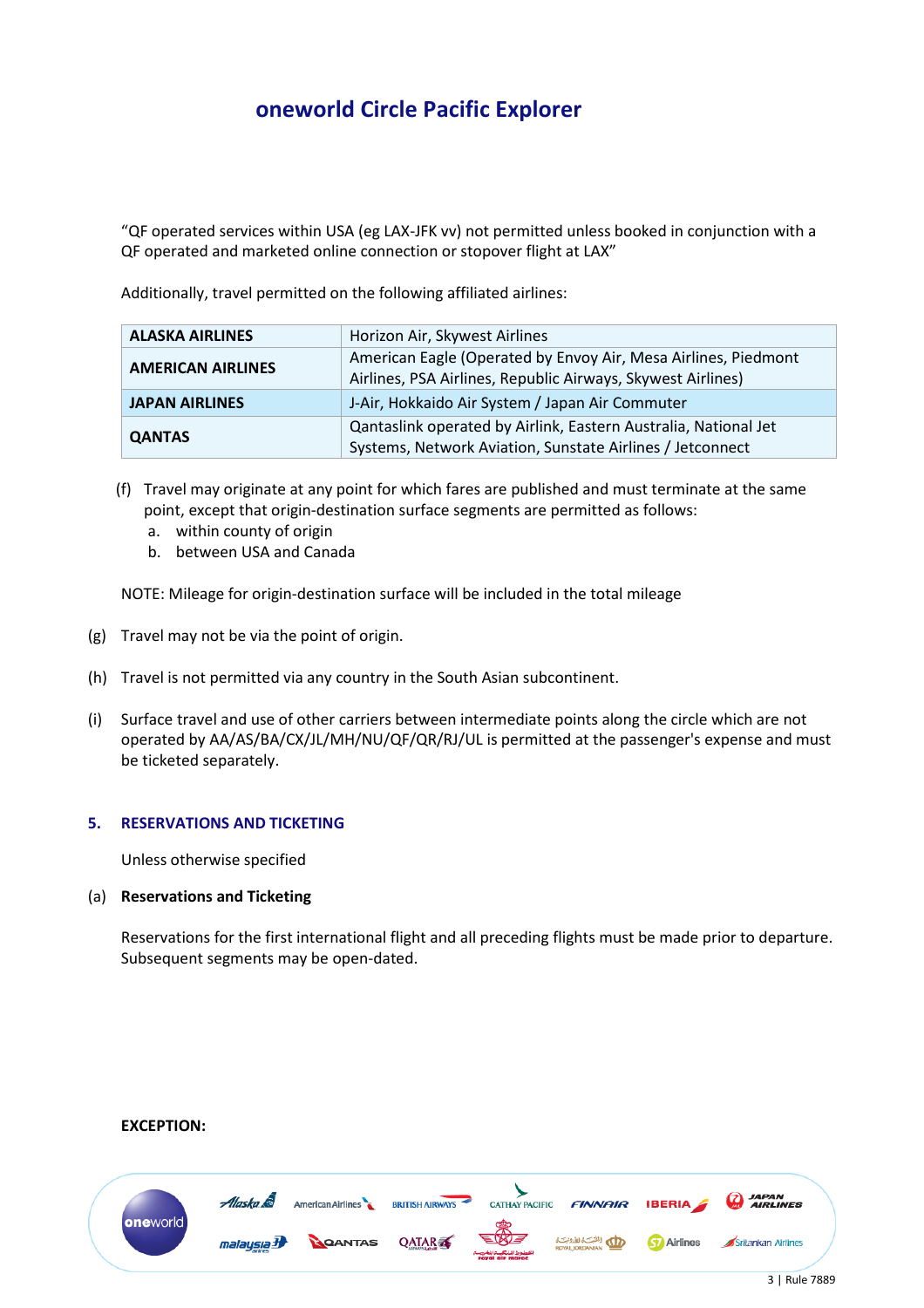| <b>Reservations Made</b>         | <b>Complete Ticketing</b>                                                         |
|----------------------------------|-----------------------------------------------------------------------------------|
| 29 or more days before departure | 25 days before departure                                                          |
| 28 - 8 days before departure     | 3 days after reservations or 7 days before to departure,<br>whichever comes first |
| 7 days or less before departure  | 24 hours after booking, but no later than one hour before<br>departure            |

OSI YY OW CIR to be inserted into PNR to avoid reservation cancellation.

## (b) **Booking Codes**

|                                | <b>First</b> | <b>Business</b> | <b>Economy</b> |
|--------------------------------|--------------|-----------------|----------------|
| AA BA CX MH QF QR              | A            | D               |                |
| JL International Flights       | A            | D               |                |
| JL/NU Domestic Flights         |              |                 |                |
| AS RJ UL                       | D            |                 |                |
| AA Premium Economy             |              |                 | P              |
| <b>BA World Traveller Plus</b> |              |                 |                |
| JL Premium Economy             |              |                 |                |
| CX / QF Premium Economy        |              |                 | R              |

**NOTE:** For flights where First or Business Class is not offered or available, passengers may travel in a lower class, in the applicable booking code for that lower class.

Where the applicable booking class for the lower class is not available, Passengers travelling on First Class fares may book Y Class Passengers travelling on Business Class fares may book B Class (except AA) or H Class on AA.

The fare for the highest class used applies, without compensation.

## **6. MINIMUM STAY**

(a) First and Business Class:

5 days counting from the day after departure of the first international sector to the earliest day return travel may commence from the last stopover point outside the country of origin.

(b) Economy Class:

10 days counting from the day after departure of the first international sector to the earliest day return travel may commence from the last stopover point outside the country of origin.

## **7. MAXIMUM STAY**

Return travel from the last stopover point must commence no later than 12 months after departure.

|          | Alaska &                          | American Airlines | <b>BRITISH AIRWAYS</b> |                                                    |                            |                    | CATHAY PACIFIC <b>FINNAIR IBERIA CATHAY PACIFIC</b> |
|----------|-----------------------------------|-------------------|------------------------|----------------------------------------------------|----------------------------|--------------------|-----------------------------------------------------|
| oneworld | malaysia $\boldsymbol{\vartheta}$ | <b>ROANTAS</b>    | <b>QATAR</b>           | ERE<br>الغطوط الملكمية المخبصية<br>royal air marce | الشبكة المادونيتية المتحدة | <b>Ky</b> Airlines | Srilankan Airlines                                  |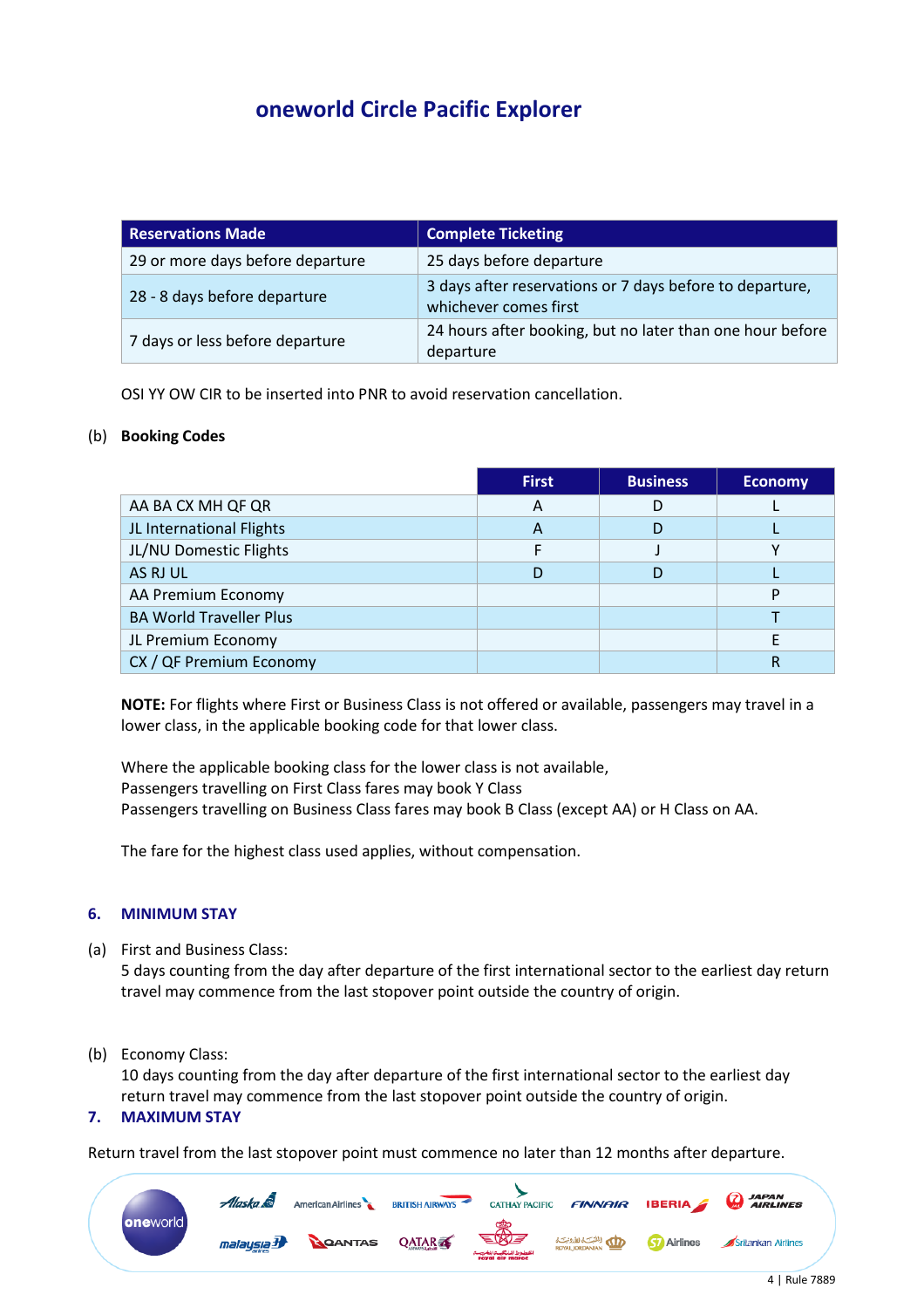## **8. PERMITTED STOPOVERS**

### (a) Free:

22,000 miles - minimum 2 / maximum 4 free stopovers permitted 26,000 miles - minimum 2 / maximum 5 free stopovers permitted 29,000 miles - minimum 2 / maximum 6 free stopovers permitted

#### **NOTES:**

- a. Only one stopover permitted at any point
- b. Two stopovers required outside country of origin
- c. A maximum of one stopover in country of origin
- d. A maximum of two free stopovers per region (SWP / Asia / North America / South America)
- e. Where a passenger disembarks at one point and re-embarks at a subsequent point enroute, the points count as a single stopover.

Where there is a surface sector between two regions, this will count as a stopover in each of the two regions. However, for the purpose of the total stopovers permitted, this will count as one stopover only.

(b) **ADDITIONAL:** Permitted at an additional charge per stopover of USD 150

### **EXCEPTIONS:**

- a. Additional stopovers not permitted in country of origin
- b. Only one additional stopover permitted at any one point
- c. Additional stopovers restricted to two stopovers per region
- d. Child/infant discount not applicable

### **9. TRANSFERS / ROUTINGS**

- (a) Unlimited transfers permitted between AA/AS/BA/CX/JL/MH/NU/QF/QR/RJ/UL
- (b) Not more than three transfers at any one city permitted

#### **10. PERMITTED COMBINATIONS**

Add-ons not permitted. Combinations with other fares not permitted.

### **12. SURCHARGES**

Economy Class Passengers may travel in AA, CX, JL, QF Premium Economy cabin or BA World Traveller

|                  | Alaska &                           | American Airlines | <b>BRITISH AIRWAYS</b> | <b>CATHAY PACIFIC</b>                             |                       |                    | $FINNIAR$ IBERIA $\bigotimes$ AIRLINES |
|------------------|------------------------------------|-------------------|------------------------|---------------------------------------------------|-----------------------|--------------------|----------------------------------------|
| <b>one</b> world | malaysia $\boldsymbol{\mathrm{H}}$ | <b>ROANTAS</b>    | <b>QATAR</b>           | SS 3<br>للفطوط الملكف تزاخاتهم<br>royal air marce | الله بالشبك المادونيك | <b>Ky</b> Airlines | Srilankan Airlines                     |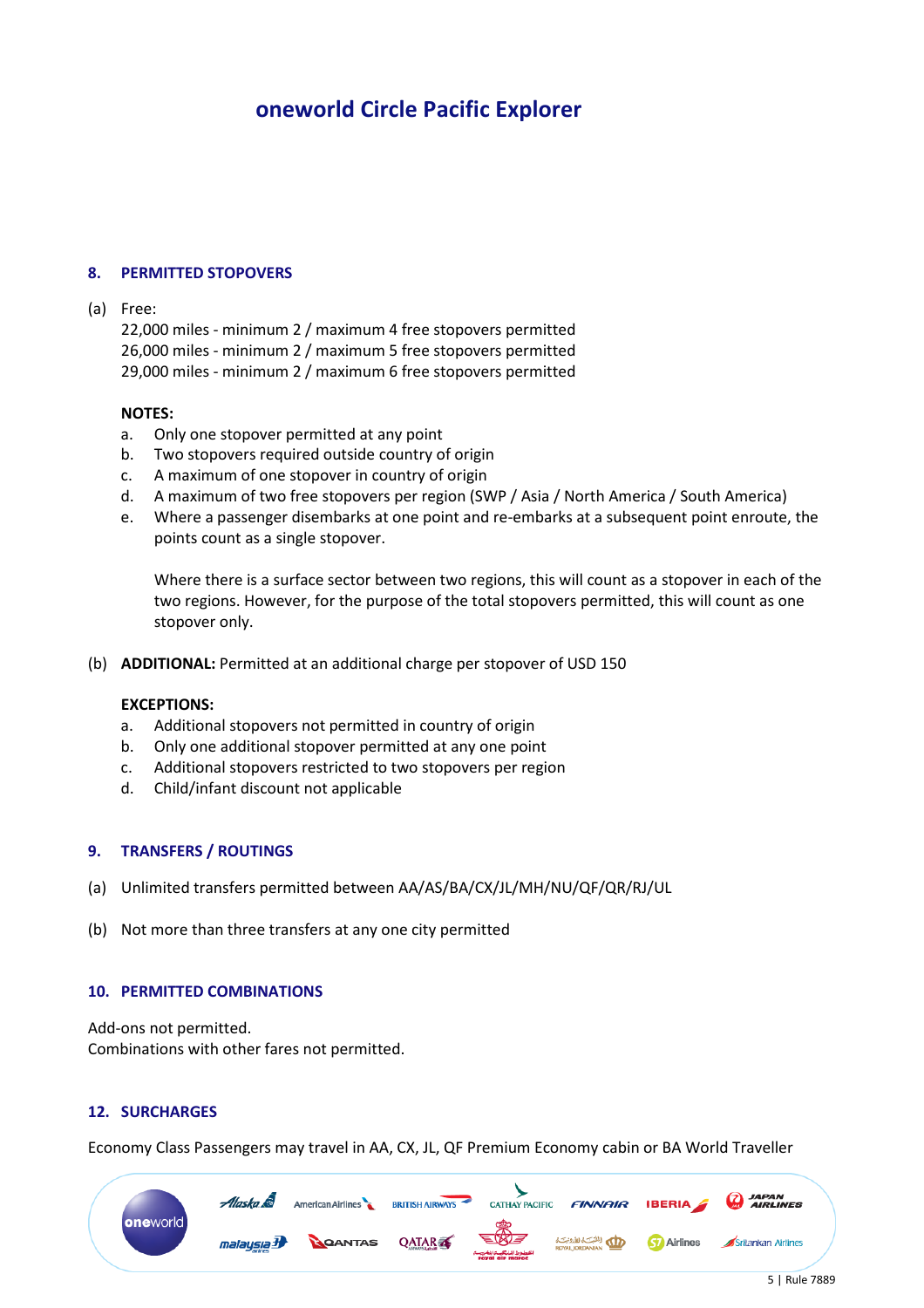Plus cabin, for an additional charge, per flight segment of:

| Sectors between SWP and North America<br>Sectors between SWP and South America | <b>USD 1450</b> |
|--------------------------------------------------------------------------------|-----------------|
| Sectors between South East Asia and Japan/Korea                                | <b>USD 350</b>  |
| Sectors within South East Asia<br>Sectors within Australia                     | <b>USD 250</b>  |
| All other sectors                                                              | <b>USD 950</b>  |

Book in AA - P Class BA - T Class JL - E Class CX/QF - R Class Identify as a -Q- in the fare calculation, immediately following applicable sector. Child/infant discounts apply.

# **15. SALES RESTRICTIONS**

Tickets must be issued on the stock of AA/AS/AY/BA/CX/IB/JL/MH/QF/QR/RJ/UL.

### **EXCEPTION:**

When JQ operated QF marketed is included in an itinerary AS/IB stock cannot be utilized

When travel originates in a country for which a specific local currency fares is published and the ticket is sold in another country, the fare will be that published for the country of origin converted to the currency of the country of sale at the bank selling rate.

## **16. VOLUNTARY CHANGES / REROUTING / PENALTIES**

Fees as described below may be waived in case of certified death/illness of the passenger or passenger's immediate family member or accompanying passenger.

Local service fees may apply on rebooking, rerouting, reissue or refund.

### (a) **Rebooking / Rerouting**

- 1. Prior to departure:
	- a. Changes are permitted provided ticketed points remain the same. If the first flight coupon is being changed, and the fare level has increased since ticket issuance, the difference between the old and new fare will be charged. If the fare level has decreased since ticket issuance, no refund will apply.

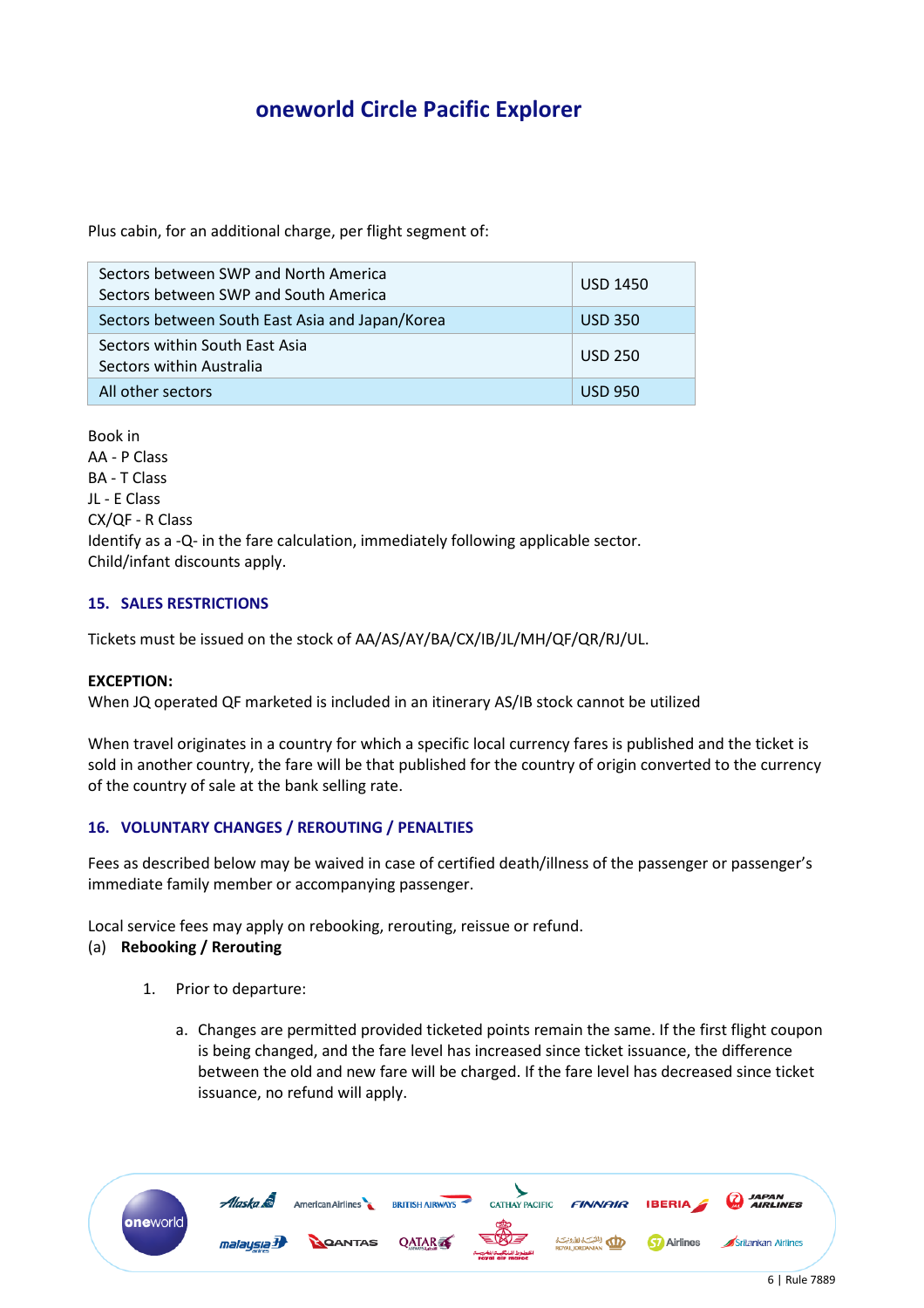- b. Changes to ticketed points are permitted at a charge of USD 125 per transaction. If the fare level has increased since ticket issuance, the difference between the old and new fare will also be charged. If the fare level has decreased since ticket issuance, no refund will apply.
- 2. After departure:
	- a. Changes are permitted provided ticketed points remain the same.
	- b. Changes to ticketed points are permitted at a charge of USD 125 per transaction.
	- c. No Show requires rebooking at a charge of USD 125.
	- d. If the rerouting results in a change to the total ticketed miles, the ticket shall be recalculated. Ticket may be reissued to any applicable Explorer fare validating all rules of the new fare except for restrictions on retroactive use. Rerouting fee applies when the resulting fare is less than or equal to the original fare. No refund applies. See upgrading provisions when recalculation results in a new fare basis at a higher value.

# (b) **Cancellations and Refunds**

- 1. After ticket issuance Cancellation/No Show Forfeit 10% of ticketed fare for Economy Class fares Forfeit 5% of ticketed fare for Business/First Class fares
- 2. In case of refusal of official documents/entry permit/visa a full refund will apply provided official documentation from the approved authority is produced and attached to the refund request.
- 3. For partially used transportation the refund if any will be the difference between the fare paid and the fare for the transportation used less the fee specified in (1) above.

**NOTE:** For tickets sold in Venezuela any full or partial refund must be processed through the original issuing location in Venezuela.

## (c) **Upgrading**

- 1. An Economy Circle Pacific fare may be upgraded to a higher tiered Circle Pacific fare or a First/Business Class Circle Pacific fare without fee.
- 2. A Business Circle Pacific fare may be upgraded to a higher tiered Circle Pacific fare or a First Class Circle Pacific fare without fee.
- 3. A First Circle Pacific fare may be upgraded to a higher tiered Circle Pacific fare without fee.

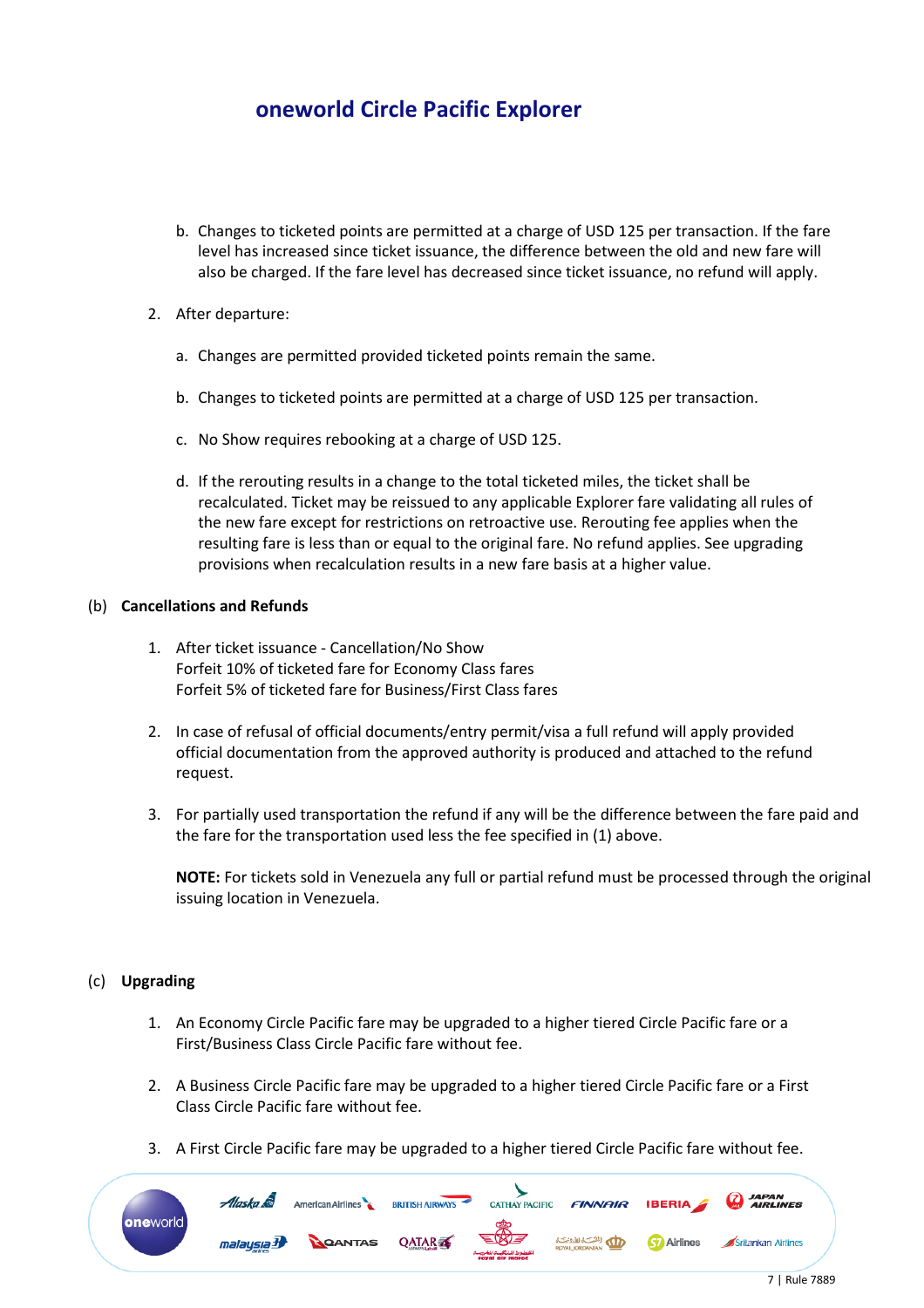- 4. Upgrading by sector to Business/First Class is not permitted.
- 5. At any time the Circle Pacific fare may be used as credit towards payment of any higher fare from the point of origin provided the conditions of the higher fare have been met. No fee will apply. Where such credit is towards another Explorer fare, retroactive use will be permitted. Reissued tickets must be endorsed --NON REF/ XXX-- (XXX equals Circle Pacific fare basis code) and the original Non-Refundable amount remains Non-refundable. If the upgraded ticket is subsequently cancelled the original fee will apply.

## **18. TICKET ENTRIES**

(a) Fare basis codes:

| First           | ACIR22 / 26 / 29SA |
|-----------------|--------------------|
| <b>Business</b> | DCIR22 / 26 / 29SA |
| Economy         | LCIR22 / 26 / 29SA |

- (b) Important notice: Required
- (c) Endorsements: Valid on **one**world only / NON REF

## **19. CHILDREN / INFANT FARES**

Accompanied child 2-11 - charge 75 percent of the fare Ticketing code - base fare code plus CH

or - Infant: under 2 without a seat - charge 10 percent of fare Ticketing code - base fare code plus IN

**NOTE:** If an infant reaches two years of age after travel has commenced but before travel is complete, a full child fare ticket must be purchased for the entire journey.

or - **NOTE:** Unaccompanied children are not accepted for transportation using the **one**world Explorer Fare.

### **20. TOUR CONDUCTORS DISCOUNTS**

Not permitted.

## **21. AGENT DISCOUNTS**

Not permitted.